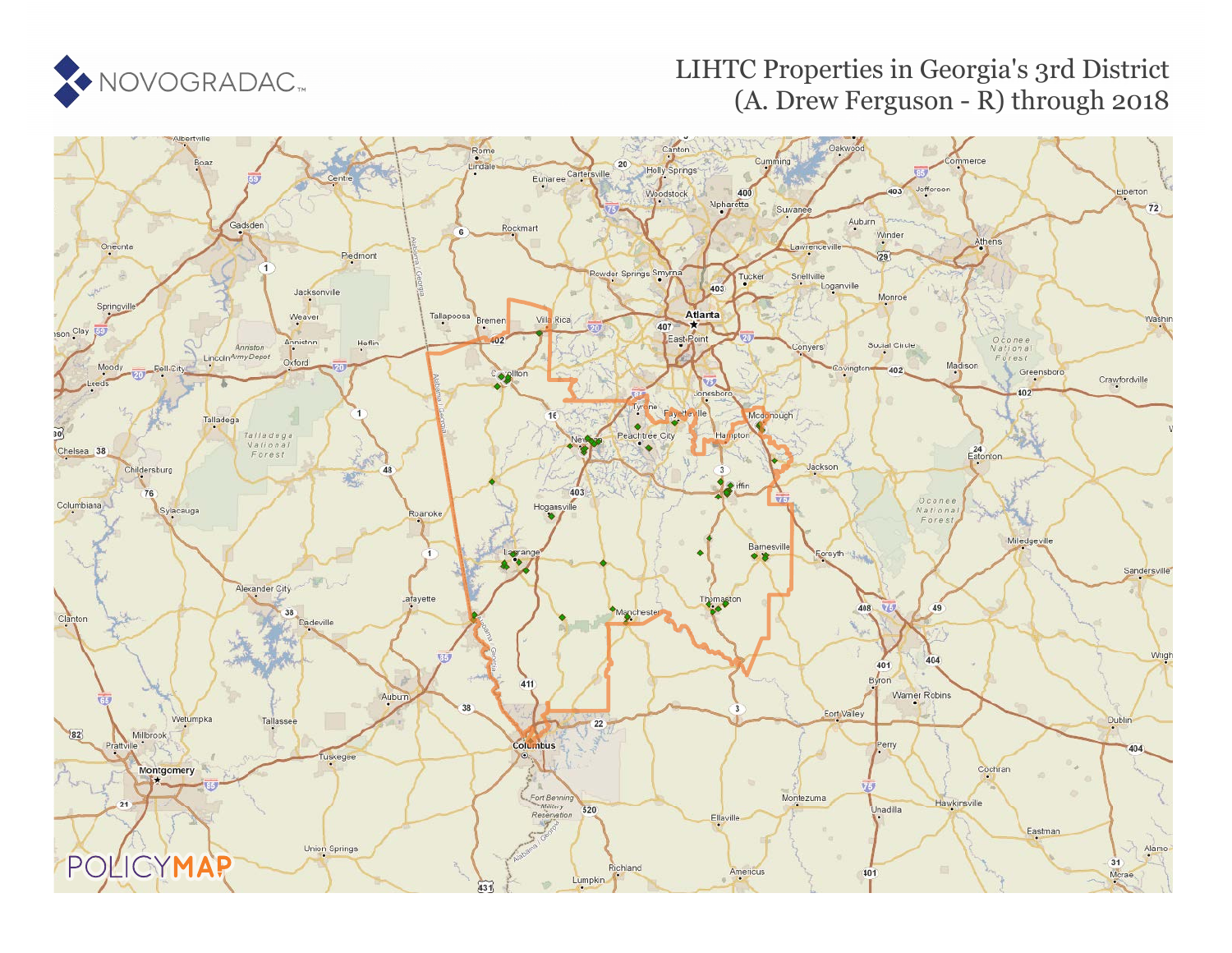| <b>Project Name</b>                                         | <b>Address</b>                                  | <b>City</b>                  | <b>State</b> | <b>Zip Code</b> | <b>Nonprofit</b><br><b>Sponsor</b> | <b>Allocation</b><br>Year | Annual<br><b>Allocated</b><br><b>Amount</b>      | in Service           | <b>Year Placed Construction</b><br><b>Type</b> | <b>Total</b><br><b>Units</b> | Low<br>Income<br><b>Units</b> | <b>Rent or</b><br>Income<br><b>Ceiling</b> | <b>Credit</b><br>Percentage | Tax-<br><b>Exempt</b><br><b>Bond</b> | <b>HUD Multi-</b><br><b>Family<br/>Financing/Rent</b><br>al Assistance |
|-------------------------------------------------------------|-------------------------------------------------|------------------------------|--------------|-----------------|------------------------------------|---------------------------|--------------------------------------------------|----------------------|------------------------------------------------|------------------------------|-------------------------------|--------------------------------------------|-----------------------------|--------------------------------------|------------------------------------------------------------------------|
| PIEDMONT PINE<br><b>APARTMENTS</b>                          | 825<br>PIEDMONT<br><b>WOODS CIR</b>             | <b>BARNESVILLE</b>           | GA           | 30204           | No                                 | 1989                      | \$0                                              | 1990                 | New Construction                               | 36                           | 36                            |                                            | Not Indicated               |                                      |                                                                        |
| HIDDEN CREEK APTS $_{\rm RD}^{1000\,\rm NEBULA}$ MANCHESTER |                                                 |                              | GA           | 31816-1579      | No                                 | 1990                      | S <sub>0</sub>                                   | 1991                 | <b>New Construction</b>                        | 49                           | 49                            |                                            | <b>TCEP</b> only            |                                      |                                                                        |
| PEAR TREE PLACE                                             | 1205 33RD ST COLUMBUS                           |                              | GA           | 31904           | No                                 | 1991                      | \$0                                              | 1991                 | Acquisition and<br>Rehab                       | 11                           | $11\,$                        |                                            | Not Indicated               |                                      |                                                                        |
| CARROLLTON CLUB<br><b>LTD</b>                               | 1130 CEDAR ST CARROLLTON                        |                              | GA           | 30117-2500      | No                                 | 1991                      | \$0                                              | 1992                 | <b>New Construction</b>                        | 78                           | 78                            |                                            | <b>TCEP only</b>            | No                                   |                                                                        |
| <b>MERIWETHER</b><br><b>REDEV PHI</b>                       | 426 S 15TH ST GRIFFIN                           |                              | GA           | 30224           |                                    | 2013                      | \$0                                              | Insufficient<br>Data | Not Indicated                                  | 84                           | $\bf{0}$                      |                                            | Not Indicated               |                                      |                                                                        |
| OAK VILLAGE APTS                                            | $225$ JACKSON ZEBULON ST                        |                              | GA           | 30295-3191      |                                    | Insufficient<br>Data      | \$0                                              | Insufficient<br>Data | Not Indicated                                  | 24                           | $\bf{0}$                      |                                            | <b>TCEP</b> only            |                                      |                                                                        |
| PIGEON BLUFF APTS 161 ROSE CT<br>(NEW)                      |                                                 | <b>MANCHESTER</b>            | GA           | 31816-1100      |                                    | Insufficient<br>Data      | $\$0$                                            | Insufficient<br>Data | Not Indicated                                  | $\bf{0}$                     | $\bf{0}$                      |                                            | <b>TCEP</b> only            |                                      |                                                                        |
| PIGEON CREEK APTS 43 ROSE<br>(NEW)                          | <b>COURT</b>                                    | MANCHESTER                   | GA           | 31816-1100      |                                    | Insufficient<br>Data      | $\bf{S0}$                                        | Insufficient<br>Data | Not Indicated                                  | 43                           | $\bf{0}$                      |                                            | <b>TCEP</b> only            |                                      |                                                                        |
| PINE VILLAGE<br><b>APARTMENTS</b>                           | 434<br><b>CHEROKEE ST</b>                       | PINE MOUNTAIN GA             |              | 31822-2446      |                                    | Insufficient<br>Data      | \$0                                              | Insufficient<br>Data | Not Indicated                                  | 30                           | $\bf{0}$                      |                                            | <b>TCEP</b> only            |                                      |                                                                        |
| <b>WARM SPRINGS</b><br><b>APTS (NEW)</b>                    | 85W                                             | 4161 HIGHWAY WARM SPRINGS GA |              | 31830-2250      |                                    | Insufficient<br>Data      | \$0                                              | Insufficient<br>Data | Not Indicated                                  | $\bf{0}$                     | $\bf{0}$                      |                                            | <b>TCEP</b> only            |                                      |                                                                        |
| WISTERIA PLACE,<br><b>PHASE I</b>                           | 100 WISTERIA<br><b>GARDENS</b><br><b>CIRCLE</b> | NEWNAN                       | GA           | 30263           |                                    | Insufficient<br>Data      | $\boldsymbol{\mathsf{S}}\boldsymbol{\mathsf{O}}$ | Insufficient<br>Data | Not Indicated                                  | 112                          | $\bf{0}$                      |                                            | <b>TCEP</b> only            |                                      |                                                                        |
| <b>HEARTHSIDE</b><br><b>LAFAYETTE</b>                       | 105 MEETING<br><b>PLACE DRIVE</b>               | <b>FAYETTEVILLE</b>          | GA           | 30214           |                                    | Insufficient<br>Data      | \$0                                              | Insufficient<br>Data | Not Indicated                                  | 125                          | 75                            |                                            | Not Indicated               |                                      |                                                                        |
| LUCY MORGAN II                                              | 611 BORTON<br><b>ST</b>                         | LAGRANGE                     | GA           | 30241-4759      |                                    | Insufficient<br>Data      | \$0                                              | Insufficient<br>Data | Not Indicated                                  | 89                           | 89                            |                                            | Not Indicated               |                                      |                                                                        |
| FOXWORTH FOREST 17 FOREST CIR NEWNAN                        |                                                 |                              | GA           | 30265-1137      | No                                 | 2015                      | \$797,993                                        | 1993                 | Acquisition and<br>Rehab                       | 72                           | 72                            |                                            | <b>TCEP only</b>            | No                                   |                                                                        |

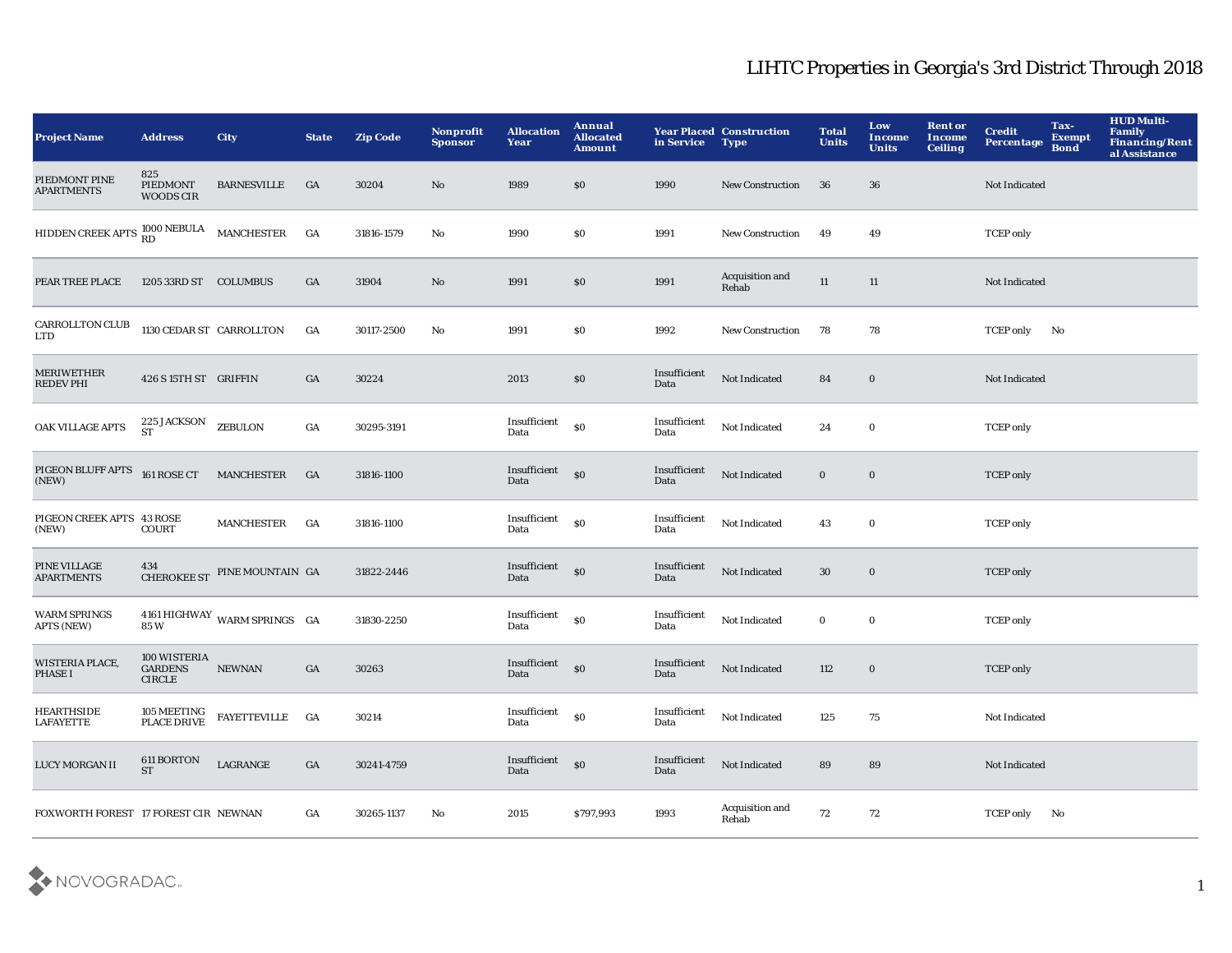| <b>Project Name</b>                                                                                                                                  | <b>Address</b>                                   | <b>City</b>                                 | <b>State</b>     | <b>Zip Code</b> | Nonprofit<br><b>Sponsor</b> | <b>Allocation</b><br>Year | Annual<br><b>Allocated</b><br>Amount | in Service | <b>Year Placed Construction</b><br><b>Type</b> | <b>Total</b><br><b>Units</b> | Low<br>Income<br><b>Units</b> | <b>Rent or</b><br>Income<br><b>Ceiling</b> | <b>Credit</b><br><b>Percentage</b> | Tax-<br><b>Exempt</b><br><b>Bond</b> | <b>HUD Multi-</b><br>Family<br>Financing/Rent<br>al Assistance |
|------------------------------------------------------------------------------------------------------------------------------------------------------|--------------------------------------------------|---------------------------------------------|------------------|-----------------|-----------------------------|---------------------------|--------------------------------------|------------|------------------------------------------------|------------------------------|-------------------------------|--------------------------------------------|------------------------------------|--------------------------------------|----------------------------------------------------------------|
| <b>PEACHTREE</b><br><b>STATION</b>                                                                                                                   | 100<br>PEACHTREE<br><b>STATION CIR</b>           | PEACHTREE CITY GA                           |                  | 30269           |                             | 1993                      | \$0\$                                | 1993       | Not Indicated                                  | 180                          | $\bf{0}$                      |                                            | Not Indicated                      |                                      |                                                                |
| PIGEON CREEK<br><b>APARTMENTS</b>                                                                                                                    |                                                  | $1135~\mathrm{WARM}$ MANCHESTER SPRINGS HWY | GA               | 31816           | No                          | 1992                      | \$0                                  | 1994       | <b>New Construction</b>                        | 43                           | 42                            |                                            | Not Indicated No                   |                                      |                                                                |
| <b>SABLE CHASE</b>                                                                                                                                   | 102 SABLE<br><b>CHASE BLVD</b>                   | MCDONOUGH                                   | GA               | 30253-3456      | No                          | 1992                      | \$347,182                            | 1994       | Acquisition and<br>Rehab                       | 152                          | 151                           |                                            | TCEP only                          | No                                   |                                                                |
| <b>SABLE CHASE</b>                                                                                                                                   | 102 SABLE<br><b>CHASE BLVD</b>                   | MCDONOUGH                                   | GA               | 30253-3456      | No                          | 1992                      | \$214,764                            | 1994       | Acquisition and<br>Rehab                       | 72                           | 71                            |                                            | <b>TCEP</b> only                   | No                                   |                                                                |
| PINE HILL<br><b>APARTMENTS</b>                                                                                                                       | <b>600 S PINE</b><br><b>HILL RD</b>              | <b>GRIFFIN</b>                              | GA               | 30224-8325      | No                          | 1994                      | \$0                                  | 1994       | <b>New Construction</b>                        | 128                          | 127                           |                                            | <b>TCEP</b> only                   | No                                   |                                                                |
| <b>SABLE CHASE</b>                                                                                                                                   | 102 SABLE<br><b>CHASE BLVD</b>                   | MCDONOUGH                                   | GA               | 30253-3456      | No                          | 1993                      | \$0\$                                | 1994       | Not Indicated                                  | 225                          | 96                            |                                            | <b>TCEP</b> only                   | No                                   |                                                                |
| <b>FRANKLIN MANOR</b><br><b>APARTMENTS</b>                                                                                                           | <b>770 MARY</b><br>JOHNSON DR FRANKLIN<br>APT B5 |                                             | GA               | 30217-6337      | No                          | 1993                      | \$0                                  | 1995       | <b>New Construction</b>                        | 36                           | 36                            |                                            | <b>TCEP</b> only                   |                                      |                                                                |
| <b>CONCORD VILLAGE</b>                                                                                                                               | 400 S<br>PEACHTREE<br><b>PKWY</b>                | PEACHTREE CITY GA                           |                  | 30269           |                             | 1993                      | \$0\$                                | 1995       | Not Indicated                                  | 180                          | 180                           |                                            | Not Indicated                      |                                      |                                                                |
| DIC EAGLES NEST -<br>CARROLLTON                                                                                                                      | <b>ST</b>                                        | $300$ BLEDSOE $\quad$ CARROLLTON            | GA               | 30117           | No                          | 1995                      | \$0                                  | 1996       | <b>New Construction</b>                        | 37                           | 37                            |                                            | Not Indicated No                   |                                      |                                                                |
| <b>GREENVILLE</b><br><b>COMMONS</b>                                                                                                                  | 738 N DEPOT<br><b>ST</b>                         | <b>GREENVILLE</b>                           | $_{\mathrm{GA}}$ | 30222-1347      | No                          | 2002                      | \$193,677                            | 2004       | <b>New Construction</b>                        | 36                           | $\bf{0}$                      |                                            | <b>TCEP</b> only                   | No                                   |                                                                |
| PIEDMONT RIDGE<br><b>APARTMENTS III</b>                                                                                                              | 383<br>WILLIAMSON ZEBULON<br><b>ROAD</b>         |                                             | GA               | 30295           | No                          | 1995                      | \$0                                  | 1997       | <b>New Construction</b>                        | 30                           | 30                            |                                            | <b>TCEP</b> only                   | No                                   |                                                                |
| DORCHESTER-<br><b>EAGLE II</b>                                                                                                                       | $300\,$ BLEDSOE<br><b>ST</b>                     | CARROLLTON                                  | GA               | 30117-4026      | No                          | 1997                      | $\$0$                                | 1999       | <b>New Construction</b>                        | 50                           | 50                            |                                            | <b>TCEP</b> only                   | No                                   |                                                                |
| $\begin{tabular}{ll} \bf \textit{POTEMKIN VILLAGE} & 507 \, \textit{POTEMKIN} \end{tabular} \begin{tabular}{ll} \bf \textit{HOMASTON} \end{tabular}$ |                                                  |                                             | GA               | 30286-6746      | No                          | 1997                      | \$0                                  | 1999       | <b>New Construction</b>                        | 28                           | 28                            |                                            | <b>TCEP</b> only                   | No                                   |                                                                |
| TIMBERFALLS<br><b>APARTMENTS</b>                                                                                                                     | 700<br>TIMBERFALLS THOMASTON<br>CT               |                                             | GA               | 30286-2929      | No                          | 1998                      | \$0                                  | 1999       | <b>New Construction</b>                        | 48                           | 48                            |                                            | <b>TCEP only</b>                   | No                                   |                                                                |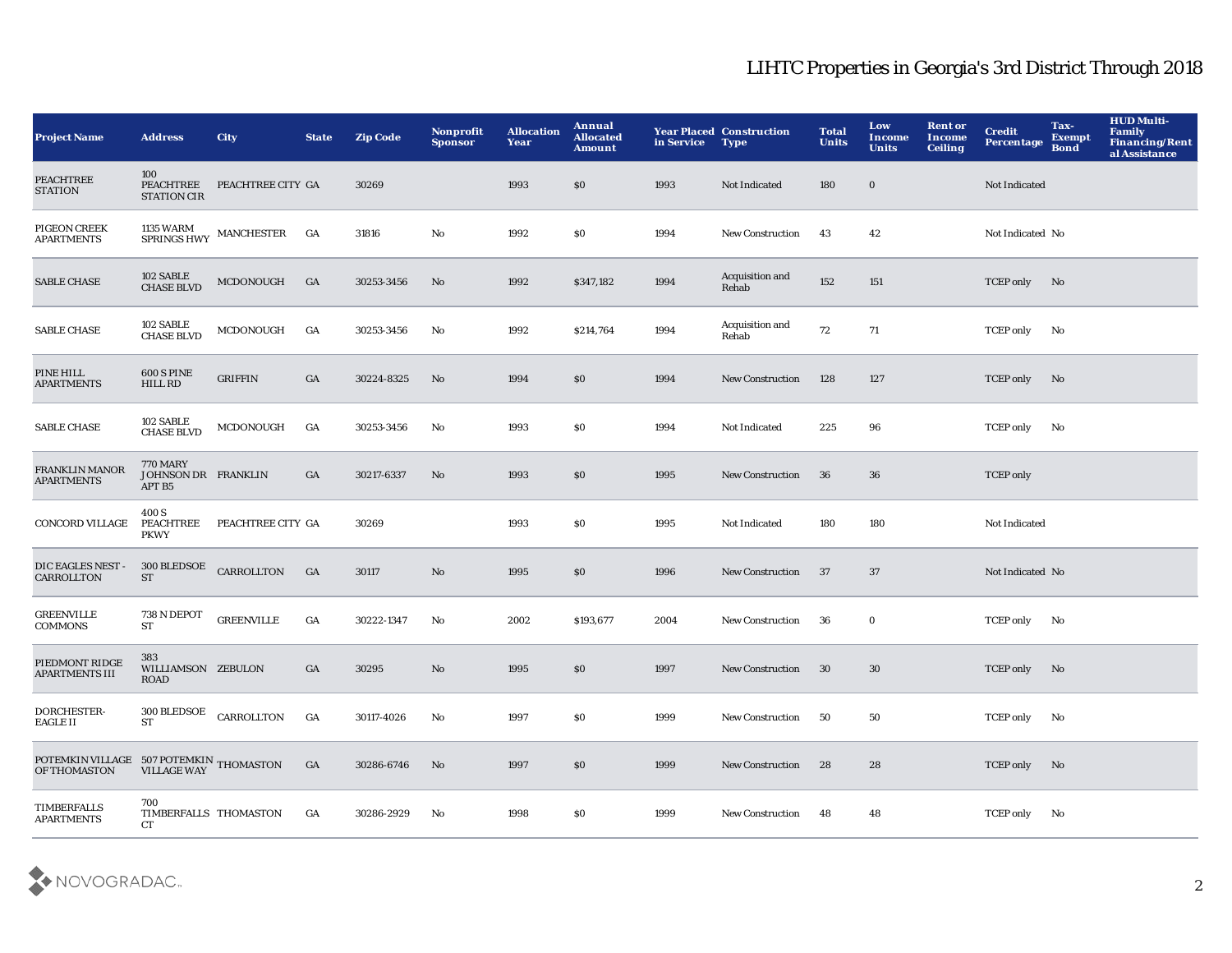| <b>Project Name</b>                                                | <b>Address</b>                       | <b>City</b>    | <b>State</b>     | <b>Zip Code</b> | <b>Nonprofit</b><br><b>Sponsor</b> | <b>Allocation</b><br>Year | Annual<br><b>Allocated</b><br><b>Amount</b> | in Service | <b>Year Placed Construction</b><br><b>Type</b> | <b>Total</b><br><b>Units</b> | Low<br><b>Income</b><br><b>Units</b> | <b>Rent or</b><br>Income<br><b>Ceiling</b> | <b>Credit</b><br><b>Percentage</b>             | Tax-<br><b>Exempt</b><br><b>Bond</b> | <b>HUD Multi-</b><br>Family<br>Financing/Rent<br>al Assistance |
|--------------------------------------------------------------------|--------------------------------------|----------------|------------------|-----------------|------------------------------------|---------------------------|---------------------------------------------|------------|------------------------------------------------|------------------------------|--------------------------------------|--------------------------------------------|------------------------------------------------|--------------------------------------|----------------------------------------------------------------|
| <b>GLENCOE TRACE</b><br><b>APARTMENTS</b>                          | 1624<br>HALLMARK DR GRIFFIN          |                | GA               | 30223-8762      | No                                 | 1998                      | \$0\$                                       | 2000       | <b>New Construction</b>                        | 72                           | 72                                   |                                            | <b>TCEP</b> only                               | No                                   |                                                                |
| <b>TALL PINES</b><br><b>APARTMENTS</b>                             | 150 TURNER<br><b>ST</b>              | LAGRANGE       | GA               | 30240-1725      | $\mathbf{No}$                      | 2001                      | \$70,485                                    | 2001       | New Construction                               | 115                          | 115                                  |                                            | <b>TCEP</b> only                               | No                                   |                                                                |
| <b>COLUMBIA WOODS</b><br><b>TOWNHOUSES</b>                         | 166 GREISON<br>TRL                   | ${\bf NEWNAN}$ | GA               | 30263-1443      | No                                 | 1999                      | \$0                                         | 2001       | New Construction                               | 117                          | $\bf{0}$                             |                                            | <b>TCEP only</b>                               | No                                   |                                                                |
| <b>MARIAN POINT</b><br>F/N/A POPLAR POINT STREET                   | 416 POPLAR                           | <b>GRIFFIN</b> | GA               | 30224           | No                                 | 2002                      | \$0\$                                       | 2004       | New Construction                               | 24                           | 19                                   |                                            | <b>TCEP</b> only                               |                                      |                                                                |
| POPLAR GROVE                                                       | 617<br>MERIWETHER GRIFFIN<br>ST      |                | GA               | 30224-4138      | No                                 | 2003                      | \$145,200                                   | 2005       | Acquisition and<br>Rehab                       | ${\bf 36}$                   | 28                                   |                                            | <b>TCEP</b> only                               | No                                   |                                                                |
| <b>GRIER SENIOR</b><br>MANOR I                                     | 391 OLD<br><b>GRIFFIN RD</b>         | MCDONOUGH      | GA               | 30253           | Yes                                | 2003                      | \$0                                         | 2005       | <b>New Construction</b>                        | 64                           | 51                                   |                                            | 70 % present<br>value                          |                                      |                                                                |
| NEWNAN CROSSING 151 PARKWAY<br><b>APARTMENTS</b>                   | $\mathbf N$                          | <b>NEWNAN</b>  | GA               | 30265-1543      | No                                 | 2002                      | \$0                                         | 2005       | <b>New Construction</b>                        | 192                          | $\bf{0}$                             |                                            | <b>TCEP</b> only                               | No                                   |                                                                |
| <b>VALLEY RIDGE</b>                                                | <b>950 MOOTY</b><br><b>BRIDGE RD</b> | LAGRANGE       | $_{\mathrm{GA}}$ | 30240-1711      | No                                 | 2003                      | \$469,917                                   | 2005       | <b>New Construction</b>                        | 80                           | 72                                   | 60% AMGI TCEP only                         |                                                | No                                   |                                                                |
| <b>FAIRVIEW</b><br><b>APARTMENTS</b>                               | 300 AVENUE F THOMASTON               |                | GA               | 30286-5629      | No                                 | 2004                      | \$97,544                                    | 2005       | <b>New Construction</b>                        | 100                          | $\bf{0}$                             | 60% AMGI TCEP only                         |                                                | No                                   |                                                                |
| <b>EASTGATE APTS -</b><br>${\bf NEWNAN}$                           | 11 DOWDELL<br>ST                     | <b>NEWNAN</b>  | GA               | 30263-2300      | No                                 | 2004                      | \$0                                         | 2005       | <b>New Construction</b>                        | 96                           | $\bf{0}$                             |                                            | <b>TCEP</b> only                               |                                      |                                                                |
| <b>GRIER SENIOR</b><br><b>MANOR FKA</b><br><b>TIMBERCHASE APTS</b> | 391 OLD<br><b>GRIFFIN RD</b>         | MCDONOUGH      | GA               | 30253-6779      |                                    | Insufficient<br>Data      | \$0                                         | 2005       | Not Indicated                                  | 64                           | $\bf{0}$                             |                                            | <b>TCEP</b> only                               |                                      |                                                                |
| <b>EASTGATE APTS</b>                                               | 11 DOWDELL<br><b>ST</b>              | <b>NEWNAN</b>  | GA               | 30263           | Yes                                | 2004                      | \$116,769                                   | 2006       | <b>New Construction</b>                        | 96                           | 96                                   | 60% AMGI                                   | $30\,\%$ present $\quad$ $_{\rm Yes}$<br>value |                                      |                                                                |
| LAFAYETTE VILLAGE                                                  | 123 OLD<br><b>AIRPORT RD</b>         | LAGRANGE       | GA               | 30240-6486      | No                                 | 2002                      | \$219,915                                   | 2002       | <b>New Construction</b>                        | 56                           | 43                                   |                                            | <b>TCEP</b> only                               | No                                   |                                                                |
| ST. PHIILIP VILLAS                                                 | 829 N HILL ST GRIFFIN                |                | GA               | 30223-1948      | No                                 | 2000                      | \$0                                         | 2002       | <b>New Construction</b>                        | 60                           | 48                                   |                                            | <b>TCEP</b> only                               | No                                   |                                                                |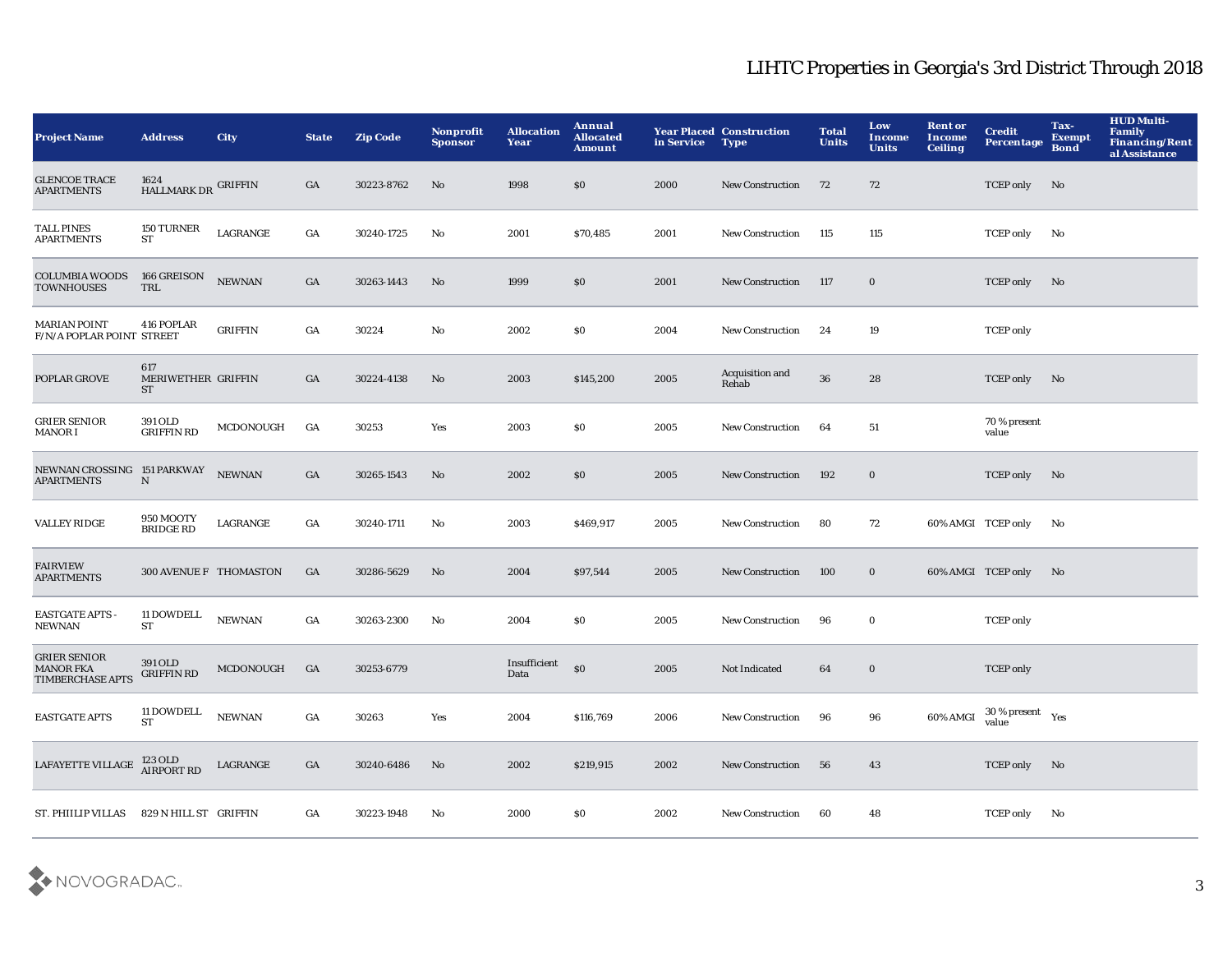| <b>Project Name</b>                                | <b>Address</b>                            | City                            | <b>State</b> | <b>Zip Code</b> | <b>Nonprofit</b><br><b>Sponsor</b> | <b>Allocation</b><br>Year | Annual<br><b>Allocated</b><br><b>Amount</b> | in Service | <b>Year Placed Construction</b><br><b>Type</b> | <b>Total</b><br><b>Units</b> | Low<br>Income<br><b>Units</b> | <b>Rent or</b><br>Income<br><b>Ceiling</b> | <b>Credit</b><br><b>Percentage</b> | Tax-<br><b>Exempt</b><br><b>Bond</b> | <b>HUD Multi-</b><br><b>Family<br/>Financing/Rent</b><br>al Assistance |
|----------------------------------------------------|-------------------------------------------|---------------------------------|--------------|-----------------|------------------------------------|---------------------------|---------------------------------------------|------------|------------------------------------------------|------------------------------|-------------------------------|--------------------------------------------|------------------------------------|--------------------------------------|------------------------------------------------------------------------|
| <b>ASHTON COURT</b><br><b>APARTMENTS</b>           | 125 PARKER PL LAGRANGE                    |                                 | GA           | 30240-6487      | No                                 | 2000                      | \$0                                         | 2002       | <b>New Construction</b>                        | 70                           | 56                            |                                            | <b>TCEP</b> only                   | No                                   |                                                                        |
| ST. PHILLIPS VILLAS 829 N HILL ST GRIFFIN          |                                           |                                 | GA           | 30223-1948      | No                                 | 2000                      | \$0                                         | 2002       | <b>New Construction</b>                        | 60                           | $\bf{0}$                      |                                            | <b>TCEP</b> only                   |                                      |                                                                        |
| <b>HAYS MILL COURT</b>                             | $903$ HAYS MILL $_{\rm CARROLLTON}$<br>RD |                                 | GA           | 30117-4626      | No                                 | 2001                      | \$226,496                                   | 2003       | New Construction                               | 62                           | 49                            |                                            | <b>TCEP</b> only                   | No                                   |                                                                        |
| LOGANVILLE SENIOR $^{319}_{ST}$ S BETHEL THOMASTON |                                           |                                 | GA           | 30286-5539      | No                                 | 2001                      | $\$0$                                       | 2003       | New Construction                               | 59                           | $\mathbf 0$                   |                                            | <b>TCEP only</b>                   | No                                   |                                                                        |
| <b>HICKORY FALLS</b><br><b>APARTMENTS</b>          | 801 HICKORY VILLA RICA<br>LEVEL RD        |                                 | GA           | 30180           |                                    | 2002                      | \$0                                         | 2004       | Not Indicated                                  | 220                          | 176                           |                                            | Not Indicated                      |                                      |                                                                        |
| <b>COLLEGE HILL</b>                                | 600 E 8TH ST WEST POINT                   |                                 | GA           | 31833-1662      | No                                 | 2002                      | \$0\$                                       | 2004       | <b>New Construction</b>                        | 22                           | $\bf{0}$                      |                                            | <b>TCEP only</b>                   | No                                   |                                                                        |
| <b>MAGNOLIA LAKE</b><br><b>APARTMENTS</b>          |                                           | 717 BURNS RD CARROLLTON         | GA           | 30117-2589      | No                                 | 2002                      | \$337,885                                   | 2004       | <b>New Construction</b>                        | 216                          | $\bf{0}$                      |                                            | <b>TCEP only</b>                   | No                                   |                                                                        |
| <b>MARIAN POINT</b>                                | $416$ W POPLAR $\,$ GRIFFIN<br><b>ST</b>  |                                 | GA           | 30224           | No                                 | 2002                      | \$84,345                                    | 2004       | <b>Acquisition and</b><br>Rehab                | 24                           | 19                            |                                            | 60% AMGI Not Indicated No          |                                      |                                                                        |
| <b>LAUREL RIDGE</b><br><b>DEVELOPMENT</b>          | 101 LAUREL<br><b>RIDGE AVE E</b>          | LAGRANGE                        | GA           | 30240-4179      | No                                 | 2006                      | \$0                                         | 2008       | <b>New Construction</b>                        | 69                           | $\bf{0}$                      |                                            | <b>TCEP</b> only                   | No                                   |                                                                        |
| PINES BY THE CREEK 60 HEERY RD NEWNAN              |                                           |                                 | GA           | 30263-1320      | No                                 | 2006                      | \$305,229                                   | 2008       | Acquisition and<br>Rehab                       | 96                           | 76                            |                                            | <b>TCEP only</b>                   | No                                   |                                                                        |
| <b>VILLAS ON FORSYTH</b>                           | 101 VIRGINIA<br>AVE                       | <b>BARNESVILLE</b>              | GA           | 30204-1478      | No                                 | 2007                      | \$314,871                                   | 2009       | New Construction                               | 42                           | 33                            |                                            | <b>TCEP only</b>                   | No                                   |                                                                        |
| <b>HIGHLAND</b><br><b>APARTMENTS</b>               | 16 LAKE ST                                | <b>NEWNAN</b>                   | GA           | 30263-2304      | No                                 | 2010                      | \$66,906                                    | 2010       | Acquisition and<br>Rehab                       | 100                          | $\mathbf 0$                   |                                            | <b>TCEP only</b>                   | No                                   |                                                                        |
| <b>MALLARD LAKE</b><br><b>APARTMENTS</b>           | <b>120 OLD</b><br><b>AIRPORT RD</b>       | LAGRANGE                        | GA           | 30240-4066      | No                                 | Insufficient<br>Data      | $\$0$                                       | 2010       | <b>New Construction</b>                        | 72                           | 17                            |                                            | <b>TCEP only</b>                   | No                                   |                                                                        |
| PARK PLACE OF<br>CARROLLTON                        |                                           | <b>646 N PARK ST CARROLLTON</b> | GA           | 30117           |                                    | Insufficient<br>Data      | <sub>so</sub>                               | 2010       | Not Indicated                                  | 70                           | $\bf{0}$                      |                                            | Not Indicated                      |                                      |                                                                        |

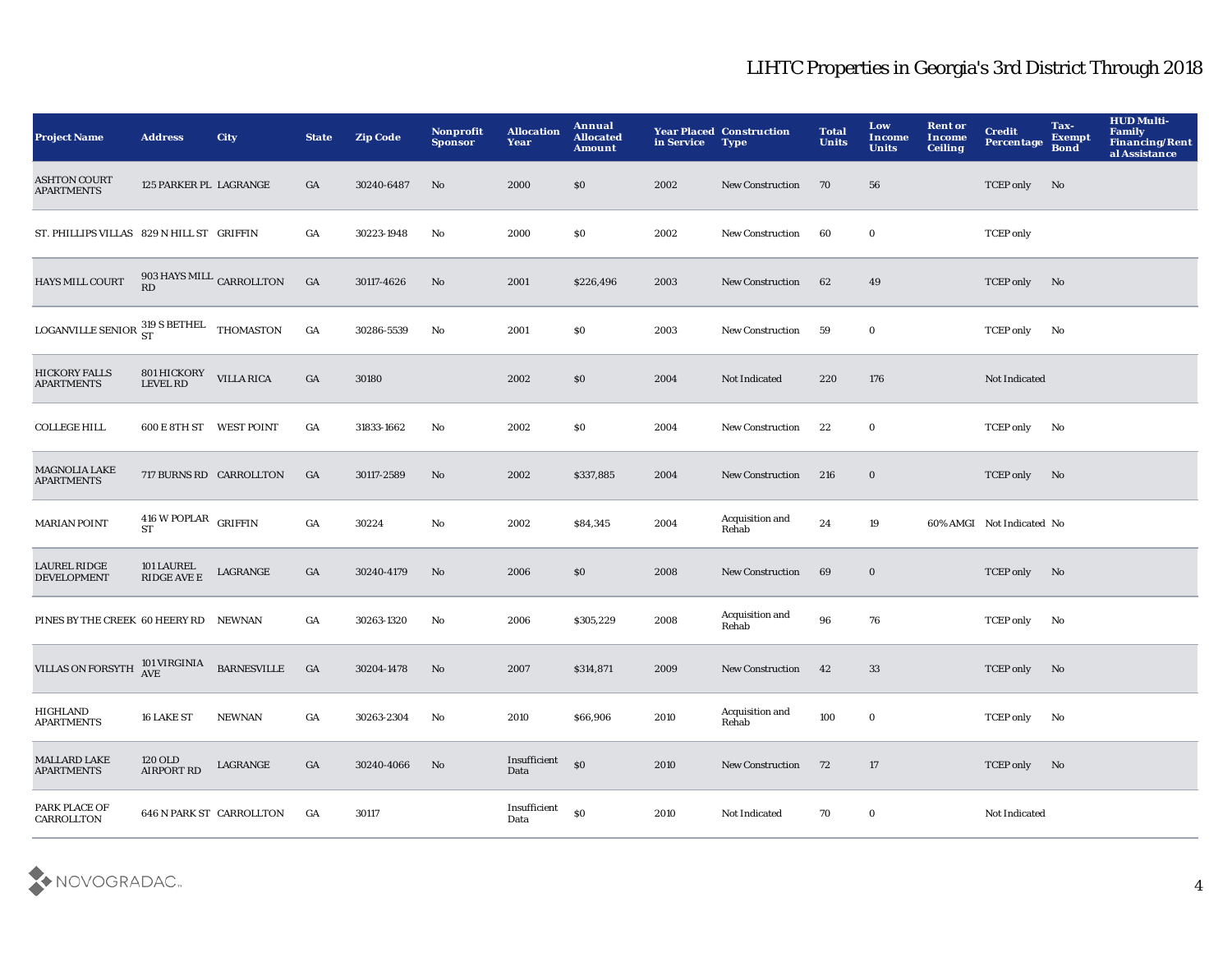| <b>Project Name</b>                                                | <b>Address</b>                            | <b>City</b>                     | <b>State</b>     | <b>Zip Code</b> | Nonprofit<br><b>Sponsor</b> | <b>Allocation</b><br>Year | Annual<br><b>Allocated</b><br><b>Amount</b> | in Service | <b>Year Placed Construction</b><br>Type | <b>Total</b><br><b>Units</b> | Low<br><b>Income</b><br><b>Units</b> | <b>Rent or</b><br>Income<br><b>Ceiling</b> | <b>Credit</b><br>Percentage | Tax-<br><b>Exempt</b><br><b>Bond</b> | <b>HUD Multi-</b><br>Family<br>Financing/Rent<br>al Assistance |
|--------------------------------------------------------------------|-------------------------------------------|---------------------------------|------------------|-----------------|-----------------------------|---------------------------|---------------------------------------------|------------|-----------------------------------------|------------------------------|--------------------------------------|--------------------------------------------|-----------------------------|--------------------------------------|----------------------------------------------------------------|
| PARK PLACE OF<br><b>CARROLLTON I</b>                               |                                           | <b>646 N PARK ST CARROLLTON</b> | GA               | 30117-2219      |                             | Insufficient<br>Data      | \$0                                         | 2010       | Not Indicated                           | 70                           | $\mathbf 0$                          |                                            | <b>TCEP</b> only            |                                      |                                                                |
| <b>HERITAGE AT</b><br>MCDONOUGH                                    | $180\, \mathrm{BRIDGES}$<br>RD            | MCDONOUGH                       | GA               | 30253-3708      | No                          | 2009                      | \$0                                         | 2011       | <b>New Construction</b>                 | 105                          | $\bf{0}$                             |                                            | <b>TCEP</b> only            | No                                   |                                                                |
| PARK PLACE OF<br><b>CARROLLTON II</b>                              |                                           | <b>646 N PARK ST CARROLLTON</b> | GA               | 30117-2219      |                             | Insufficient<br>Data      | SO <sub>2</sub>                             | 2011       | Not Indicated                           | 42                           | $\bf{0}$                             |                                            | <b>TCEP</b> only            |                                      |                                                                |
| POWELL PLACE                                                       | <b>200 WARD</b><br><b>DRIVE</b>           | <b>BARNESVILLE</b>              | GA               | 30204           | No                          | 2010                      | \$0                                         | 2011       | <b>New Construction</b>                 | 9                            | 9                                    |                                            | <b>TCEP</b> only            | No                                   |                                                                |
| <b>RUTHIE MANOR</b>                                                | 101 RUTHIE<br>MANOR DR                    | THOMASTON                       | GA               | 30286-3990      | No                          | 2010                      | \$0                                         | 2011       | <b>New Construction</b>                 | 15                           | 10                                   |                                            | <b>TCEP</b> only            | No                                   |                                                                |
| SHOAL CREEK APARTI 500 DEWY                                        |                                           | LOCUST GROVE GA                 |                  | 30248           | No                          | 2010                      | \$0                                         | 2011       | <b>New Construction</b>                 | 29                           | 17                                   |                                            | <b>TCEP</b> only            | No                                   |                                                                |
| TUCKER COTTAGES FI WAY                                             |                                           | LAGRANGE                        | GA               | 30240           | No                          | 2011                      | \$784,736                                   | 2012       | <b>New Construction</b>                 | 50                           | $\bf{0}$                             |                                            | <b>TCEP</b> only            |                                      |                                                                |
| FOREST AT YORK                                                     | 301 CALUMET<br><b>PARKWAY</b>             | <b>NEWNAN</b>                   | $_{\mathrm{GA}}$ | 30263           | No                          | 2012                      | \$799,195                                   | 2013       | <b>New Construction</b>                 | 72                           | 72                                   |                                            | <b>TCEP only</b>            | No                                   |                                                                |
| <b>HEARTHSIDE AT</b><br>PEACHTREE CITY                             | 1000<br><b>NEWGATE</b><br>ROAD            | PEACHTREE CITY GA               |                  | 32069           | No                          | 2012                      | \$930,000                                   | 2013       | <b>New Construction</b>                 | 84                           | 82                                   |                                            | <b>TCEP only</b>            | No                                   |                                                                |
| STONY RIDGE                                                        | 108 LINCOLN<br><b>ST</b>                  | <b>HOGANSVILLE</b>              | GA               | 30230-1336      | No                          | 2013                      | \$666,970                                   | 2014       | <b>New Construction</b>                 | 55                           | 0                                    |                                            | <b>TCEP</b> only            | No                                   |                                                                |
| <b>MERIWETHER</b><br><b>REDEVELOPMENT</b><br><b>PHASE I</b>        | 420 PARK<br>ROAD                          | <b>GRIFFIN</b>                  | GA               | 30224-6831      | No                          | 2014                      | \$950,000                                   | 2015       | <b>New Construction</b>                 | 84                           | $\bf{0}$                             |                                            | <b>TCEP</b> only            |                                      |                                                                |
| <b>FOREST MILL</b>                                                 | 1406 FOREST<br><b>MILL LANE</b>           | <b>WEST POINT</b>               | GA               | 31833           |                             | 2013                      | \$898,319                                   | 2015       | <b>New Construction</b>                 | 80                           | 71                                   |                                            | <b>TCEP</b> only            |                                      |                                                                |
| TERRACES AT THE<br>PARK                                            | 854<br>WESTBROOK GRIFFIN<br><b>STREET</b> |                                 | GA               | 30224           |                             | 2016                      | \$0                                         | 2018       | <b>New Construction</b>                 | 68                           | 68                                   | 60% AMGI                                   | 70 % present<br>value       |                                      |                                                                |
| THE IRIS ATPARK<br>POINTE PKA<br>MERIWHETHER-<br>PHAS <sub>2</sub> | 400 S 15TH ST GRIFFIN                     |                                 | GA               | 30224-4034      |                             | Insufficient<br>Data      | <sub>so</sub>                               | 2018       | <b>Not Indicated</b>                    | 85                           | $\mathbf 0$                          |                                            | <b>TCEP</b> only            |                                      |                                                                |